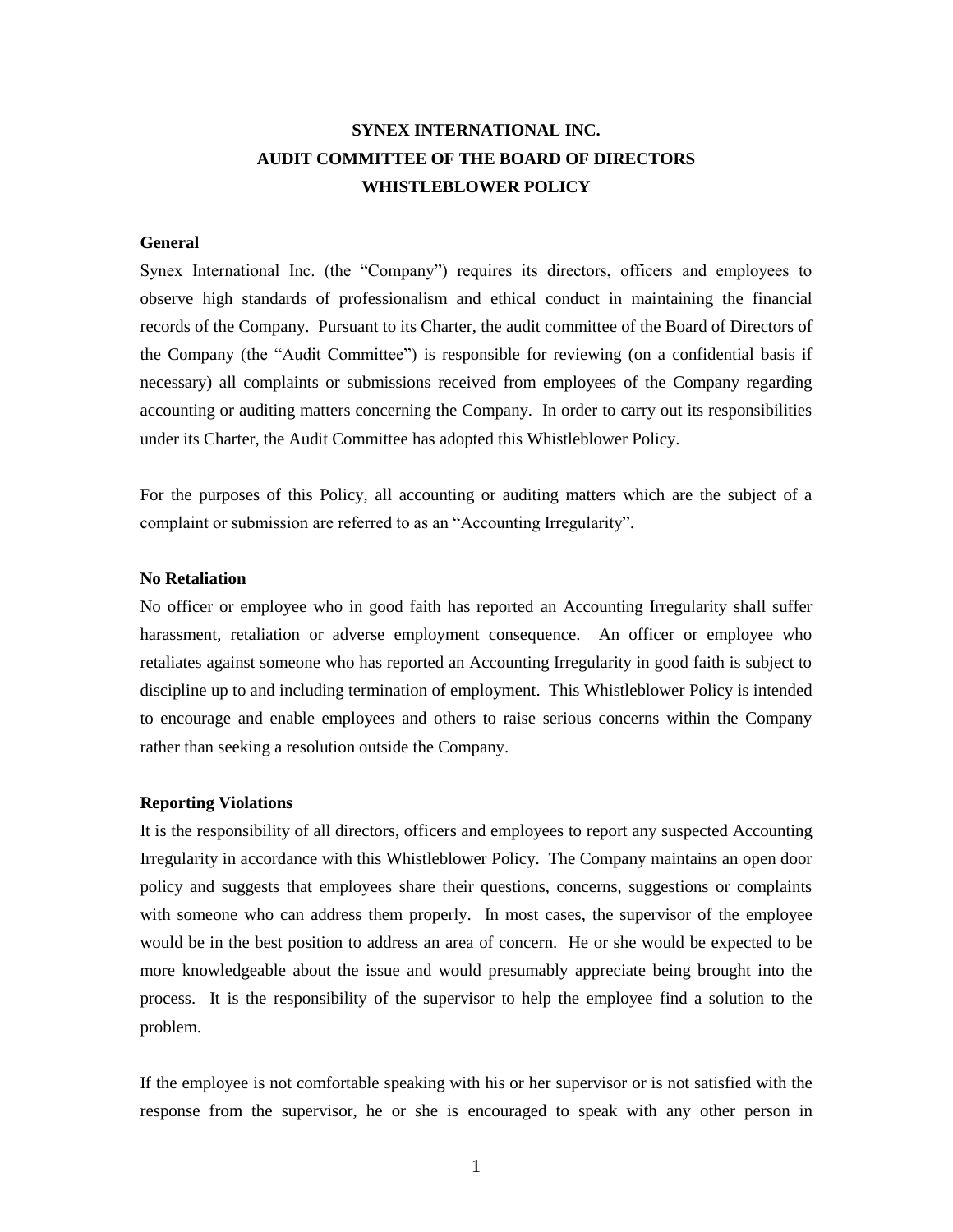management. Supervisors and managers are required to report any suspected Accounting Irregularity, either to the President of the Company, or to any member of the Audit Committee. The Audit Committee has specific and exclusive responsibility to investigate all reported violations. For suspected fraud or securities law violations, or when an employee is not satisfied or uncomfortable with following the above open door policy of the Company, he or she should contact the Chairman of the Company or any member of the Audit Committee directly. All complaints will be reported to the Audit Committee within five days of receipt.

#### **Investigations of Complaints**

The Audit Committee is responsible for investigating and resolving all reported complaints and allegations concerning an Accounting Irregularity. The Audit Committee may retain independent legal counsel, accountants or others to assist in its investigations.

### A**ccounting and Auditing Matters**

Pursuant to its Charter, the Audit Committee is responsible for addressing all reported concerns or complaints regarding corporate accounting practices, internal controls or auditing procedures. The President is required to immediately notify the Audit Committee of any complaint of which he or she is aware and to work with the Committee until the matter is resolved.

#### **Acting in Good Faith**

Anyone filing a complaint concerning a suspected Accounting Irregularity must be acting in good faith and have reasonable grounds for believing the information disclosed indicates an Accounting Irregularity. Any allegation that cannot be substantiated and which proves to have been made maliciously, or is knowingly false, will be viewed as a serious disciplinary offence.

#### **Confidentiality**

Complaints or submissions concerning a suspected Accounting Irregularity may be submitted on a confidential basis by the complainant or may be submitted anonymously. Every complaint or submission will be kept confidential to the extent possible, consistent with the need to conduct an adequate investigation.

### **Handling of Reported Violations**

The Chair of the Audit Committee will notify the sender and acknowledge receipt of the reported suspected Accounting Irregularity within five business days. All reports will be promptly investigated and appropriate corrective action will be taken if warranted by the investigation.